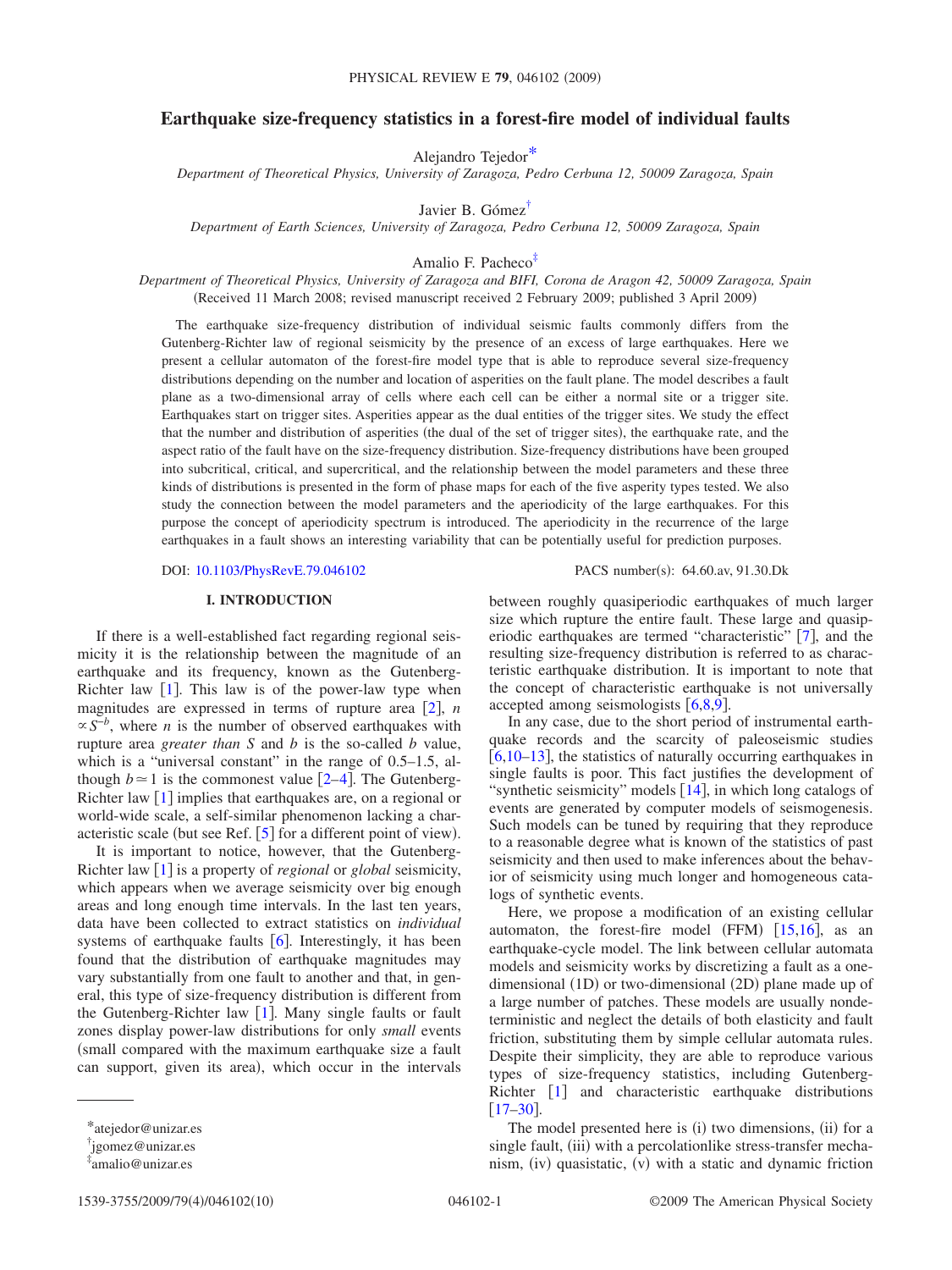law with total stress drop, and (vi) dissipative. To this list we would add that our model is inspired by the concept of asperity, as it is the presence of particularly strong elements in the fault plane that actually controls its relaxation. In this paper we use the term asperity in the sense in Ref.  $\lceil 31 \rceil$  $\lceil 31 \rceil$  $\lceil 31 \rceil$ , that is, in its macroscopic sense and not in the microscopic one as used in the Materials Science literature. Thus, an asperity is an area on a fault that is stuck and large earthquakes unload them. From this viewpoint, each fault has only one or few asperities  $\left[32,33\right]$  $\left[32,33\right]$  $\left[32,33\right]$  $\left[32,33\right]$ ; it is common that these high-strength areas occupy boundary positions on the fault plane, but not necessarily so.

A one-dimensional version of this model has already been successfully used by the authors as a renewal model to reproduce important aspects of the seismic cycle of individual faults  $[34]$  $[34]$  $[34]$  and for prediction purposes  $[35,36]$  $[35,36]$  $[35,36]$  $[35,36]$ . This 1D version, also known as the minimalist model (MM) because of its simplicity, has the important advantage that several properties of the model can be analytically obtained by means of a Markovian chain approach  $\lceil 34 \rceil$  $\lceil 34 \rceil$  $\lceil 34 \rceil$ , but it has the disadvantage of its low dimensionality and rigidity. The purposes of this paper are precisely to present the 2D version of the MM and to cast it in the already well-known framework of the FFM. For obvious reasons, we will call 2D-MM the twodimensional version of the minimalist model although its relationship to the FFM cannot be forgotten.

Apart from the score of papers addressing the connection between heterogeneity and size-frequency statistics  $\left[37-45\right]$  $\left[37-45\right]$  $\left[37-45\right]$ , the only previous work where the FFM has been directly linked to seismicity and the earthquake cycle is that of Newman and Turcotte  $[46]$  $[46]$  $[46]$ . Our model has in common with theirs—the use of a percolationlike stress-transfer mechanism—but differs in the way earthquakes are triggered: in Ref.  $[46]$  $[46]$  $[46]$  a characteristic earthquake is an infinite percolation cluster (i.e., a cluster of occupied sites spanning the lattice east-west or north-south). Because of this triggering mechanism, Newman-Turcotte  $[46]$  $[46]$  $[46]$  model is capable only of generating characteristic earthquakes, but no smaller ones in between. Our model generates earthquakes of all sizes, with a specific size-frequency distribution.

The paper is set out as follows. In Sec. [II](#page-1-0) we present the model emphasizing its relationship to the forest-fire and minimalist models. Then, we graphically show the different types of asperity distributions and the type of twodimensional grids that will be studied in the numerical simulations.

The results of the simulations are shown in Sec. [III.](#page-2-0) First, we present the resulting size-frequency profiles and phase maps where the type of size-frequency distribution is related to the parameters of the model. Then, the recurrence probability of the large earthquakes is analyzed emphasizing the role of the aperiodicity as a useful compact index that evaluates the predictability of the large events. Section [III](#page-2-0) concludes with a quantitative evaluation of the goodness of several prediction strategies.

Finally, in Sec. [IV](#page-8-0) we come back to the nature of the model, its quantitative differences with the forest-fire model, discuss the results, and remark on the most relevant conclusions.

### **II. MODEL AND ITS SIMULATION**

<span id="page-1-0"></span>The FFM was introduced in Ref.  $[47]$  $[47]$  $[47]$  and modified in Ref. [[15](#page-9-11)] to make it self-organized critical. The Drossel-Schwabl FFM  $(DS-FFM)$  [[15](#page-9-11)] is defined in a hypercubic lattice of dimensionality  $1 \le d \le \infty$ , although we will concentrate here on the  $d=2$  case because of its immediate relevance to two-dimensional fault planes. The model can be boiled down to four cellular automaton rules  $[30]$  $[30]$  $[30]$ : (i) a green tree catches fire if any of its four nearest neighbors is burning; (ii) a burning tree turns into an empty site; (iii) at an empty site a green tree grows with a given probability *p*; and (iv) a green tree becomes a burning tree with a probability *f* even if none of its neighbors is burning (sparking probability). This fourth rule is the modification that Drossel and Schwabl  $\lceil 15 \rceil$  $\lceil 15 \rceil$  $\lceil 15 \rceil$  introduced in the original model. To make the implementation on a computer more feasible, a separation of time scales is imposed by assuming that the growth and spontaneous ignition cease as long as any trees are burning. In other words, the time scale of fires is much shorter than the time scale of tree growth and also than the time between sparks. In practical terms a realization of the DS-FFM chooses at random a site for ignition. If the site is occupied by a tree, this tree and all trees connected to it are instantaneously burnt down (i.e., the corresponding sites become empty); in the next time step, a tree is planted in a randomly chosen site of the lattice.

The DS-FFM can be easily "translated" into earthquake terminology: the  $2-d$  lattice is the fault plane (horizontal size *N* and vertical size *M*); a site on the lattice is a small patch of the fault plane; a site with a tree becomes a loaded patch in the fault; and a fire is an earthquake. Time is measured by the planting of trees in the DS-FFM and by the addition of load (or stress) in our model. This slow stress buildup simulates the remote stress that plate motion adds to real faults. In the model it is added in discrete units (particles) that can be thought of as stress quanta  $[48]$  $[48]$  $[48]$ . What about the sparking probability? Here is where the concept of trigger site enters into the model. In the standard FFM any lattice site can be ignited if it is occupied by a tree. In the 2D-MM, and this is the key difference with the standard model, only specific lattice sites, the *trigger sites*, can be "ignited" and start an earthquake. So, we divide the lattice into two sets of sites: normal sites and trigger sites. Both types of sites can be unloaded (empty) or loaded (tree), but only trigger sites can start an earthquake. The earthquake starts at the very moment a trigger site becomes loaded. In other words, the more trigger sites the lattice has, the higher the sparking probability is. If a fraction *f* of sites is occupied by trigger sites then, on average, once every  $1/f$  time steps an earthquake will be triggered. As in the standard model, the size of the resulting earthquake will depend on the number of occupied sites that belong to the same cluster as the ignited trigger site. After an earthquake, this cluster is emptied (unloaded) and in the next time step another particle is randomly deposited in the lattice. Clusters are identified and counted with the Hoshen-Kopelman algorithm [[49](#page-9-26)].

It is important to stress that a trigger site is *not* an asperity. In a sense it is just its dual, as Fig.  $1(a)$  $1(a)$  shows. The relationship between trigger sites and asperities is based on the idea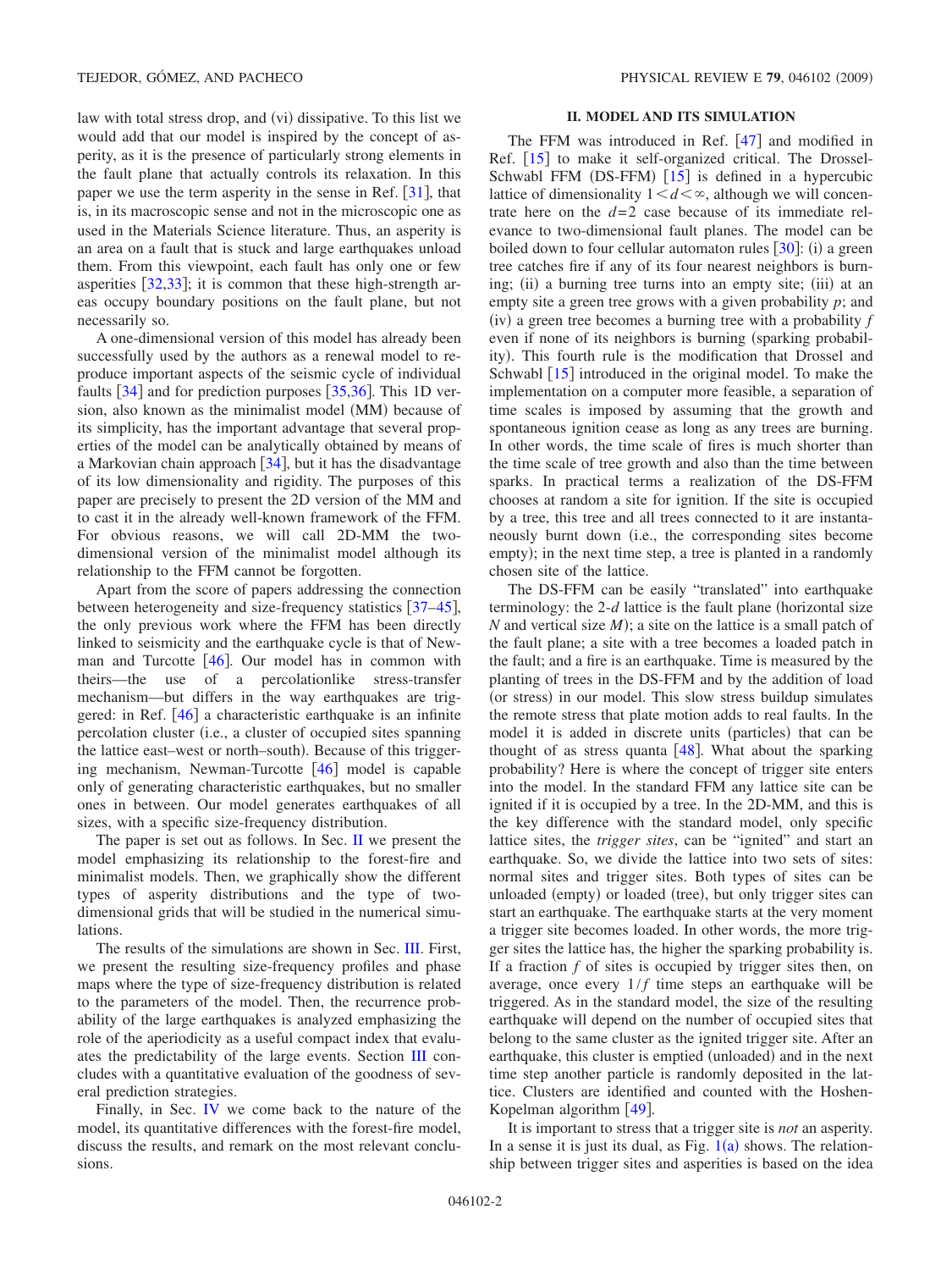<span id="page-2-1"></span>

FIG. 1. (a) Types of trigger site distributions used in the simulations (left column) and their corresponding asperity maps on a fault plane (right column). From top to bottom, type 1: end asperity; type 2: central vertical asperity; type 3: central horizontal asperity; type 4: boundary asperities; and type 5: dispersed asperities. (b) Concept of zone of influence or catchment area. Each trigger site (light gray) is surrounded by an area (white circles) which is commonly unloaded upon failure. Regions of the lattice outside the catchment area of any trigger site (black) are the asperities. Here load accumulates and only when the lattice is highly loaded can it be depleted.

of a zone of influence or *catchment area* around each trigger site [Fig.  $1(b)$  $1(b)$ ]. Sites close to a trigger site are commonly unloaded upon failure of the trigger site. On the other hand, sites far from trigger sites tend to accumulate load and are only unloaded when the total load on the lattice is high and the probability of finding a percolation path from a trigger site to a distant nontrigger site has increased. Thus, asperities are the set of sites outside the catchment area of any trigger site in the lattice [black areas in Fig.  $1(b)$  $1(b)$ ]. The unloading of asperities gives rise to large earthquakes. The area occupied by asperities increases when the number of trigger sites decreases, making thus clear the dual relationship between asperities and trigger sites.

Figure  $1(a)$  $1(a)$  shows the five types of trigger site distributions that have been used in the simulations and the corresponding asperity maps on the fault plane. Type 1 is an end asperity and can be regarded as the main geometrical and/or mechanical heterogeneities that terminate a fault or divide it into segments. Type-2 and type-3 asperities are central asperities, i.e., particularly strong patches in the fault plane that control the way the fault relaxes. Type 4 is a boundary asperity, in a sense the opposite of a central asperity, where the weakest part of the fault is the central one. Finally, type-5 asperities are randomly distributed over the fault plane. This classification of asperity types does not intend to be exhaustive. It only includes extreme cases to better appreciate the influence of the number and distribution of asperities on the size-frequency statistics.

Because the sparking probability *f* depends on the number of trigger sites and the size of the lattice, it is not an independent parameter. For type-1 trigger sites  $f = 1/N$ , for type-2 triggers,  $f = 2/N$ , for type-3 triggers  $f = [2(M+N-2)]/(MN)$ , for type-4 triggers,  $f = 1/(MN)$ , and for type-5 triggers,  $f = 1/(MN)$ =1/*N* because we select *M* sites as trigger sites.

Apart from the number and distribution of asperities which fixes the sparking probability *f*, i.e., the earthquake rate), the other parameters of the model are the size  $N \times M$  of the lattice, *N* being the horizontal dimension and *M* being the vertical one, and the aspect ratio of the fault plane *r*=*N*/*M*. Only three of the four parameters *r*, *f*, *N*, and *M* are independent. The aspect ratio is important in real faults because it is related to the overall size of the fault plane, small faults being square (circular)—with  $r \approx 1$ —and big faults being rectangular—with  $r>1$ —due to the depth limit that the brittle-ductile transition imposes on the Earth crust (around 15 km for vertical strike-slip faults but can be more for subduction-type faults). Considering this depth limit and the range of surface fault trace lengths (from few kilometers for small earthquakes to  $10^3$  km for great earthquakes), a reasonable range of aspect ratios for real faults is  $1 \le r \le 50$ .

We want to explore the impact that the asperity distribution and the fault plane aspect ratio have on (i) the sizefrequency distribution, (ii) the time between characteristic earthquakes, and (iii) the aperiodicity of the earthquake cycle. All three characteristics are important in assessing the predictability of the large earthquakes in the model.

### **III. RESULTS**

#### **A. Size-frequency distributions**

<span id="page-2-0"></span>To appreciate at a glance the type of size-frequency distributions that the model is able to produce, Fig. [2](#page-3-0) shows several examples as a function of asperity type (upper panel), fault plane aspect ratio (middle panel), and fault size (lower panel). All three panels plot the noncumulative sizefrequency distribution  $P(k)$ , where k is the size of an earthquake (i.e., the number of loaded patches connected to the trigger site). Figure  $2(a)$  $2(a)$  shows the effect of changing the type of asperity for a square system of size  $50 \times 50$ . Here we can already see the three main different types of sizefrequency distributions  $[27]$  $[27]$  $[27]$ : supercritical (or characteristic earthquake type), critical (or Gutenberg-Richter type [[1](#page-9-0)]), and subcritical. Type-1, 2, and 4 asperities produce supercritical size-frequency distributions, although the degree of supercriticality is not constant, increasing from type 2 to type 1 to type 4. Asperities of type 3 (boundary asperities) produce an almost-critical size-frequency distribution and type-5 asperities give a subcritical size-frequency distribution. In general terms, the degree of criticality is related to the size of the "bump" at the large-earthquake size end.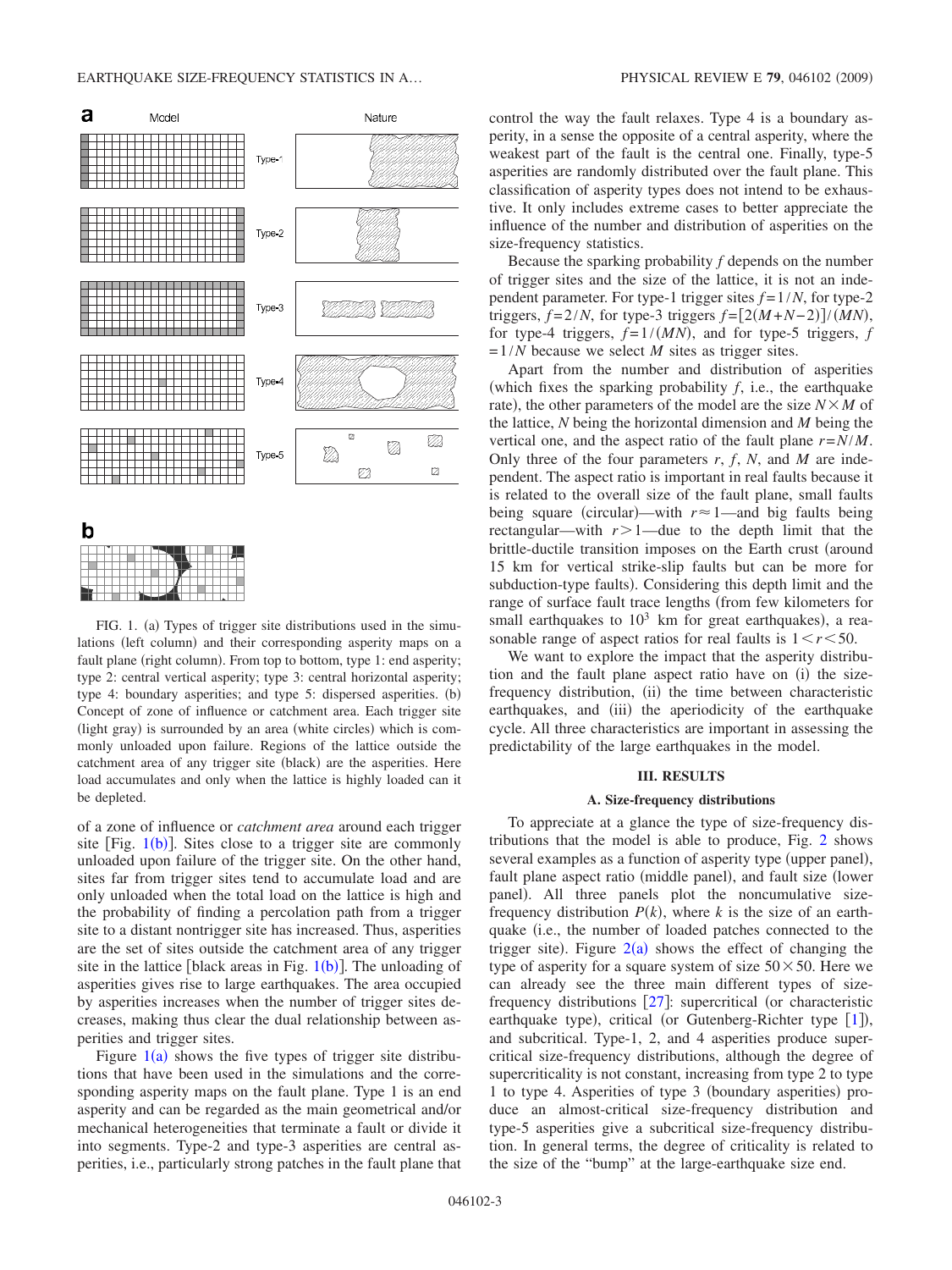<span id="page-3-0"></span>

FIG. 2. (Color online) Size-frequency distribution for the 2D-MM as a function of type of asperity (upper panel), aspect ratio (middle panel), and system size (lower panel).

How the size-frequency distribution changes with the aspect ratio *r* for a type-1 asperity system which is shown in Fig.  $2(b)$  $2(b)$ . The black curve is the size-frequency distribution for an  $N=100$  one-dimensional MM  $[34]$  $[34]$  $[34]$ , and the rest of the curves are for 2D systems with decreasing  $r$ , from 100 (elongated faults) to 1 (square faults). We see that the slope of the power-law part is the same for all aspect ratios and, more surprisingly, that the 1D and the 2D systems also have the same slope. An important difference between the 1D and the 2D versions of the MM is that in the 1D-MM a strict definition of a characteristic earthquake can be given, as only the biggest earthquakes  $(k=100)$  in the example) depart from the power-law curve. On the contrary, the 2D-MM has a broad range of large earthquakes that do not follow the power-law curve and which can thus be considered characteristic  $[7]$  $[7]$  $[7]$ . This will have important implications when discussing the predictability of the model. Notice, also, how the maximum that marks the characteristic size of the large earthquakes decreases as *r* decreases *f* is constant and equal to 0.01 in all the curves) implying a dependence of the degree of criticality on the aspect ratio.

Finally, Fig.  $2(c)$  $2(c)$  depicts the change in size-frequency distribution as the size of a *square* system (i.e.,  $N=M$ ) is increased from *N*=5 to *N*=500. Here, *r* is constant and *f* varies from 0.2 (smallest lattice) to 0.002 (largest lattice). The basic observation is that the distribution is very robust, and little change can be appreciated as the size increases although the sparking probability decreases by 2 orders of magnitude. Although small, the change in the size-frequency distribution is apparent, with an increase in the degree of supercriticality as the sparking probability decreases  $\lceil 30 \rceil$  $\lceil 30 \rceil$  $\lceil 30 \rceil$ .

This qualitative survey of the range of size-frequency distributions is insufficient to quantitatively relate the type of asperity to the parameters of the model. For that purpose, extensive numerical simulations have been carried out to reconstruct the phase space of the model. As already said, the model has four parameters, *N*, *M*, *r*, and *f*, although only three are independent. Cuts of the global phase space for each type of asperity are displayed in Fig. [3.](#page-4-0) Phase maps are shown with *N* in the horizontal axis and *M* in the vertical axis, together with *r* and *f* as isolines. Lines of constant aspect ratio are dashed, while lines of constant sparking probability are dotted. The type of size-frequency distribution is shown in yellow (light gray) for supercritical behavior, pale blue (middle gray) for critical behavior, and navy blue (dark gray) for subcritical behavior. Due to the difficulty in defining some transitional cases, two intermediate behaviors have been introduced for the transition from (pure) supercritical to (pure) critical behavior and for the transition from (pure) subcritical to (pure) critical behavior. We will now describe the behavior of the model for each asperity type.

#### *1. Asperity type 1 (end asperity)*

All the simulations carried out with trigger sites of the first type give a supercritical size-frequency relation (Fig.  $3$ , first graph). Examples of specific size-frequency curves have already been given in Figs.  $2(b)$  $2(b)$  and  $2(c)$ . They clearly show the positive departure from the power law for large earthquakes that is the hallmark of supercritical behavior. The sparking probability (a proxy of earthquake rate) is independent of *M*, and so isolines are vertical (four are shown in the figure, from 0.01 on the left to 0.0025 on the right). Careful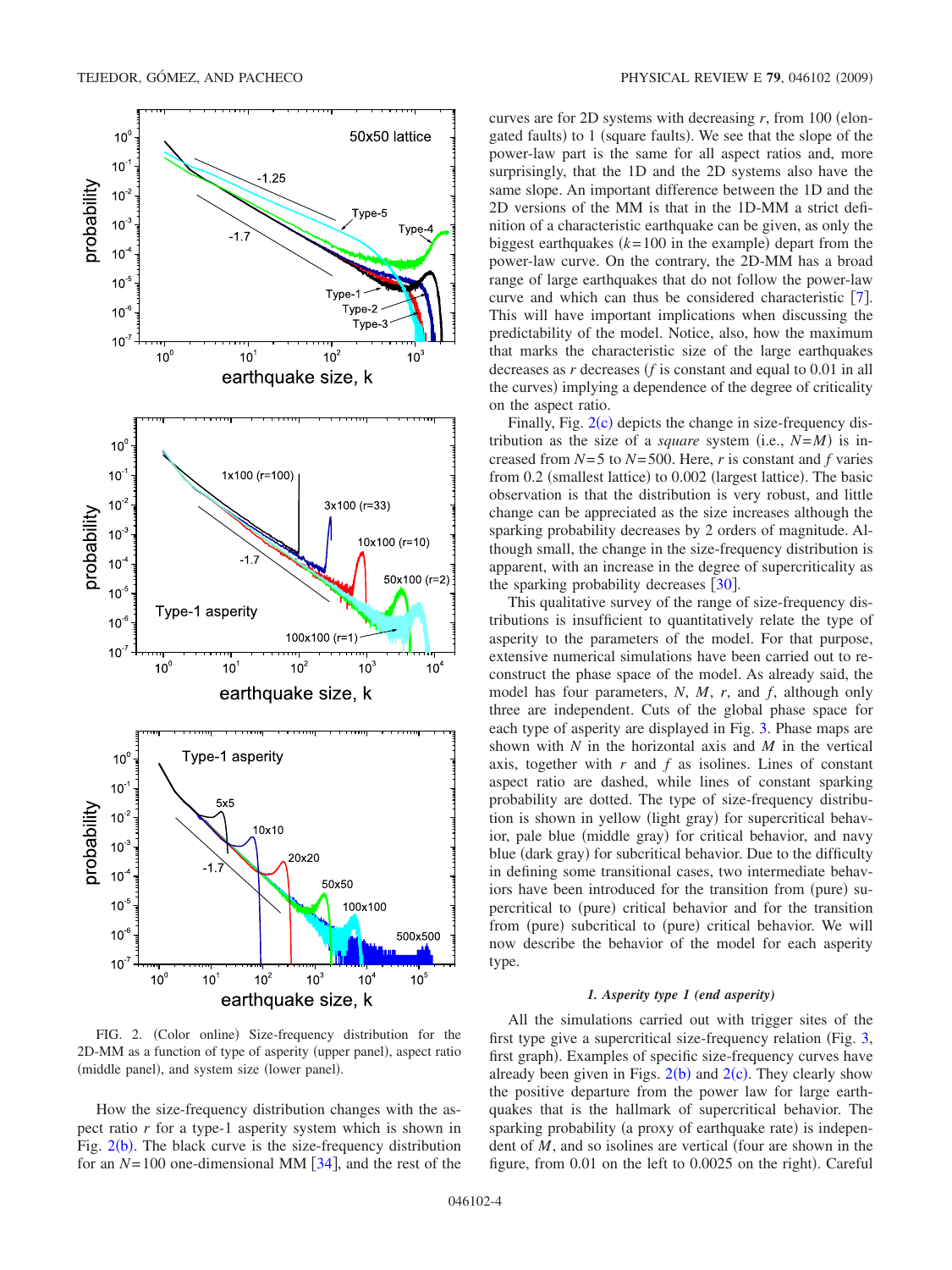<span id="page-4-0"></span>

FIG. 3. (Color online) Phase maps for the five different asperity types. The four parameters of the model are explicitly shown in each graph. *N* increases from left to right and *M* from bottom to top. The other two parameters of the model are included as isolines (dashed lines for the aspect ratio *r* and dotted lines for the sparking probability *f*). The resulting type of size-frequency distribution is color coded in yellow (light gray) for supercritical behavior, cyan (middle gray) for critical behavior, and navy blue (dark gray) for subcritical behavior. Intermediate behaviors between supercritical and critical and between subcritical and critical are also included.

observation of specific size-frequency curves indicates that the degree of supercriticality varies more rapidly with the aspect ratio than with the sparking probability. The highest degree of supercriticality is connected in type-1 asperity simulations with elongated systems (large  $r$ ) and small sparking probabilities. This is logical if we resort to the concept of catchment area introduced [b](#page-2-1)efore [Fig.  $1(b)$ ]. If the aspect ratio is large (very elongated faults), trigger sites in a vertical edge are few and most of the lattice is outside their aggregated catchment area. Because of the elongated character of the lattice, few percolation paths are possible between trigger sites and the opposite end of the lattice, facilitating thus the storage of load in the asperities by simultaneously depleting the load in the catchment areas of the trigger sites. Few trigger sites also mean a low earthquake rate, favoring again the accumulation of load in the system and supercriticality.

#### *2. Asperity type 2 (vertical central asperity)*

This case has a unique large central asperity, elongated in the vertical direction, which is the dual of two sets of trigger sites occupying the two vertical edges of the lattice. The behavior of the system for asperities of the second type matches closely that of the previous case, although the degree of supercriticality is lower because the sparking probability is higher for the same *N*, *M*, and *r*. This is shown in the figure by the small area with critical behavior near the left corner of the triangle. For these simulations the positive excess of large earthquakes has disappeared. Obviously, the higher earthquake rate implied by the larger value of *f* precludes the complete filling of the lattice, inhibiting in this way the occurrence of system-wide earthquakes in this area of the phase space.

#### *3. Asperity type 3 (horizontal central asperities)*

Type-3 asperity systems have one or several central asperities elongated in the horizontal direction, far from all the edges of the fault plane as a consequence of the location of the trigger sites. The earthquake rate has increased again compared with type-1 and type-2 systems, so that *f* values are larger. This is clearly shown in Fig. [3,](#page-4-0) where almost half the area of the graph is below the  $f=0.01$  isoline. Also,  $f$ isolines are now near horizontal, whereas in the two previous cases they are vertical, intersecting *r* isolines at high angles. This increase in the sparking probability gives rise to a richer variability of behavior, exhibiting the full range of sizefrequency distributions, from subcritical for large-*f*, large-*r* lattices to supercritical for small-*f*, small-*r* lattices. The degree of supercriticality increases from the lower left corner to the upper right corner in the graph and depends both on *f* and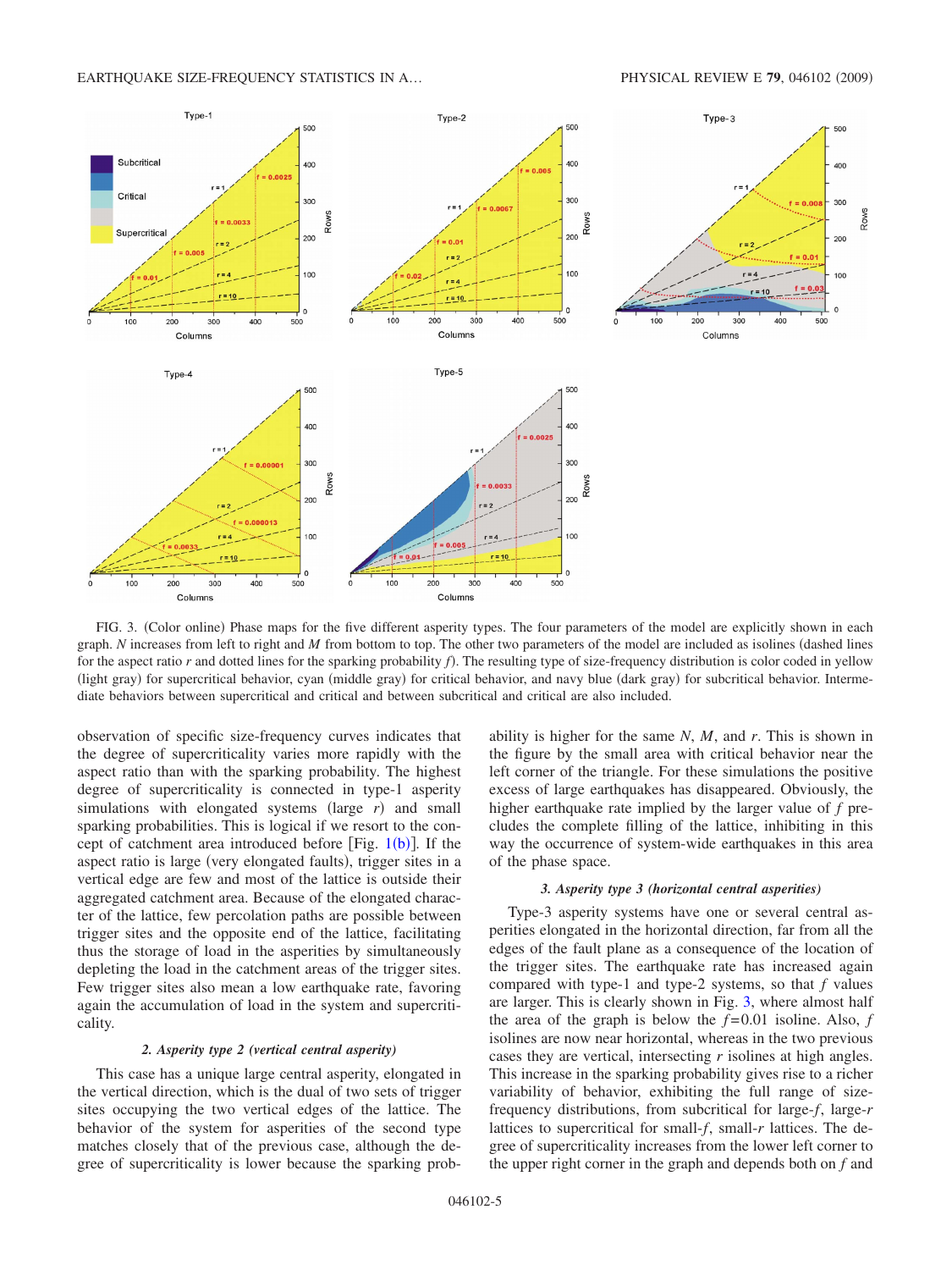*r*. The smallest degree of supercriticality is found at the base of the triangle near its left corner. Here the earthquake rate is largest and so is the aspect ratio. A large aspect ratio tends to overlap the catchment areas of the upper and lower rows of trigger sites, making asperities very small or even nonexistent; this configuration inhibits the accumulation of load favored also by the large-earthquake rate) and the system produces only small and medium earthquakes, but no large ones. This is the definition of subcritical behavior.

The upper right corner of the phase map has the opposite values of *r* and *f*, both being small. A square lattice maximizes the size of the central asperities and a small *f* minimizes the earthquake rate. Both effects facilitate the accumulation of load in the central part of the lattice and the production of system-wide earthquakes (supercritical behavior).

# *4. Asperity type 4 (boundary asperity)*

Although this type of asperity distribution cannot be considered too realistic for surface-braking faults (the upper horizontal edge of these faults is always a free boundary) it can have some bearing on blind faults (those that do not reach the surface and are pinned at all four edges). Leaving aside the appropriateness of type-4 asperities in relation to real faults, they are interesting additions to the model, as they allow the exploration of very small values of *f* for a wide range of system sizes. Because of this, the sparking probability is very low compared with the other types of asperities. This sole characteristic makes the behavior universally supercritical, although supercriticality decreases toward the lower left corner of the graph. Isolines of *f* are straight lines with negative slope.

## *5. Asperity type 5 (distributed asperities)*

This last type of asperity distribution differs from all the others in its stochastic nature. *M* trigger sites are randomly (but homogenously) located on the lattice. Homogeneously means that each row of the lattice has one and only one trigger site and no trigger site can share the same column. This assignment assures that all trigger sites are surrounded by nontrigger sites. Lines of constant *f* and *r* are identical to those of type-1 asperities, but the resulting phase map is completely different. Again, as was the case with type-3 asperities, the behavior is rich and size-frequency distributions of the three types are represented in different parts of the map. There is a clear dependence on *r* and *f*. Subcritical behavior is restricted to the small-*r* and large-*f* region, and supercritical behavior is found only in the lower part of the phase map, for large values of  $r$  (i.e., for elongated faults). Compared with type-3 systems, we see that now the subcritical region is restricted to square systems. This is a consequence of the way trigger sites are dispersed in the lattice (one per row and no two trigger sites in the same column). When the lattice is very elongated, few trigger sites are seeded and the probability is high of finding areas devoid of trigger sites (i.e., with asperities). On the other hand, when the lattice is square, many more trigger sites are seeded, and the probability of finding large asperities is consequently smaller; thus, the behavior of the system becomes less and less supercritical as *r* tends to 1 (for constant *N*).

#### **B. Aperiodicity spectrum and interevent time distribution**

A compact way of assessing the predictability of the large earthquakes in the 2D-MM model is by means of their aperiodicity  $\alpha$ . The aperiodicity is a quantitative measure of the regularity of a time series. If  $\mu$  is the average time between two consecutive characteristic earthquakes (i.e., the mean duration of the earthquake cycle) and  $\sigma$  is the standard deviation of the duration around the mean, then  $\alpha = \sigma / \mu$ . The aperiodicity is otherwise known as the coefficient of variation. Molchan  $\lceil 50 \rceil$  $\lceil 50 \rceil$  $\lceil 50 \rceil$  showed that the predictability of a nonperiodic sequence of events is determined by the coefficient of variation rather than the interevent time distribution itself.

We have computed the aperiodicity of the large earthquakes in the 2D-MM and an example of its behavior is shown in Fig. [4](#page-6-0) as the thick gray line in the main plot. Because the definition of a characteristic earthquake in the 2D-MM is not as straightforward as in the 1D case  $[34]$  $[34]$  $[34]$ , we have calculated, for completeness, the whole spectrum of aperiodicities, taking as the target of observation any earthquake bigger than *k*, from  $k=1$  to  $k=MN$ . This is what the gray curve means in Fig. [4.](#page-6-0) The aperiodicity spectrum for the 2D-MM has several interesting properties: it starts  $(k=1)$  and ends  $(k = MN)$  at  $\alpha \approx 1$ ; from  $k = 1$  it decreases to a minimum value ( $\alpha \approx 0.3$  for a 10×100, type-1 asperity system); and then it starts increasing until reaching again  $\alpha \approx 1$  for earthquakes close to the maximum allowable size. This behavior is similar for other sizes, aspect ratios, and asperity types and can thus be considered general.

Thus, we see how the aperiodicity spectrum evolves from pure Poissonian  $(\alpha=1)$  to quasiperiodic  $(\alpha<1)$  to  $\alpha \approx 1$ again (but clearly non-Poissonian) as the minimum size of the target earthquakes changes from 1 to  $M \times N$ . In the same panel of Fig. [4](#page-6-0) we have drawn the size-frequency distribution (black curve) to see how the increase in aperiodicity near the right-hand side of the plot relates to the deviation from the power law in the size-frequency distribution. Note that while the size-frequency curve  $P(k)$  corresponds to individual (nonaccumulated) values of the size  $k$ , the curve of aperiodicities corresponds to accumulated  $(\geq k)$  values of its size.

The decrease in aperiodicity in the first part of the aperiodicity spectrum is easily explained. The time series of the 2D-MM can be considered as the superposition of two different processes: one process, the generation of events of any size, is random in time; the other, the generation of intermediate and large earthquakes, is quasiperiodic. So, when events of random origin are eliminated from a time series, what remains has, necessarily, a lower aperiodicity. This is why the aperiodicity decreases from 1 toward a minimum value. This minimum value depends on the asperity distribution, system size, and system aspect ratio. In particular, the regularity is enhanced as the aspect ratio *r* grows. It is clear that the elongated form favors the storing of many particles in the system (highly loaded fault) before one of the few trigger sites is hit, which will frustrate the formation of a big cluster of occupied sites. This low  $\alpha$  value remains almost constant up to  $k \ge k_3$ , where  $k_3 = 550$  (see the caption of Fig. [4](#page-6-0)). The reason for this lies in the fact that the middle-sized events  $k_2 < k < k_3$  have only a small impact on the complete range  $k \geq k_2$ , as they are scarce and their absence (when we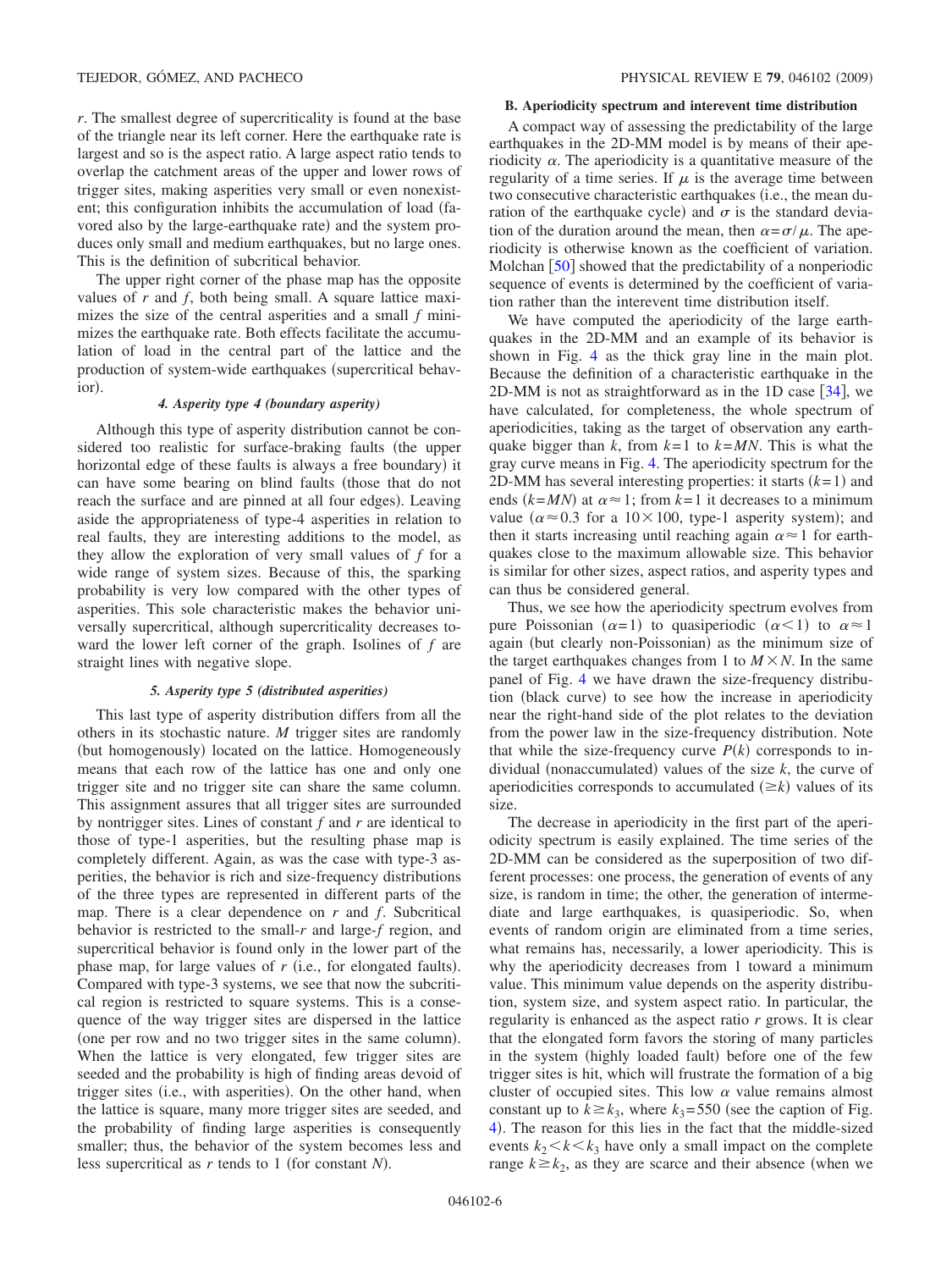<span id="page-6-0"></span>![](_page_6_Figure_2.jpeg)

FIG. 4. Aperiodicity spectrum of a  $10 \times 100$  system with a type-1 asperity (thick gray curve in main panel). The aperiodicity is plotted as a function of the minimum earthquake size  $k$  included in the time series. The main panel also shows the size-frequency distribution (black curve). The four smaller plots are interevent time distributions for specific points on the aperiodicity spectrum,  $k \geq k_1 = 1$ ,  $k \geq k_2 = 40$ , k  $\geq k_3$ =550, and  $k \geq k_4$ =850. Point  $k_2$  has been chosen inside the power-law section of the size-frequency distribution; point  $k_3$  is located just where scaling breaks down (typically this occurs when more than half of the sites in the lattice participate in an earthquake), and point  $k_4$  is located near the maximum on the characteristic earthquake hump. Time in these plots is dimensionless, measured in number of particles added to the system.

consider only the range of sizes  $k \ge k_3$ ) is not so important from the aperiodicity point of view.

The reason for the increase in aperiodicity when considering only the final fraction of the largest earthquakes *k*  $\geq k_3$ ) is due to the fact that, in this model, the enhanced regularity (low  $\alpha$ ) corresponds to the *inclusive* consideration of all the large relaxations  $k \ge k_3$  (that is, all the relaxations under the hump in the size-frequency distribution). Thus, when the target of observation does not take into account this unity but focuses only on sizes  $k \geq k_4$ , the regularity is lost and  $\alpha$  grows. This is clearly seen in Fig. [5,](#page-6-1) where a particular although representative section of a time series coming from the 2D-MM is shown: the regularity in the occurrence of events is greater when all events above 550 are considered. If this lower limit of 550 is steadily increased, more and more large events (all belonging to the same group) are excluded from the time series and their aperiodicity increases. Near the maximum of the hump in the size-frequency distribution  $(k_4 = 850$  $(k_4 = 850$  $(k_4 = 850$  in Fig. 5) the regularity of the sequence of events drops as the quasiperiodic process that generates these large earthquakes is split into its random components (each particular size).

The shape of the aperiodicity spectrum, as depicted in Fig. [4](#page-6-0) is not unique to the 2D-MM. We have verified that the Abelian sandpile model  $\left[18,51,52\right]$  $\left[18,51,52\right]$  $\left[18,51,52\right]$  $\left[18,51,52\right]$  $\left[18,51,52\right]$  also has an aperiodicity spectrum which is qualitatively similar, with a high aperiod-

icity (close to one) both for all the events and only the largest ones and a minimum in between. The same is true for Burridge-Knopoff slider-block automata models [[37](#page-9-21)[,53](#page-9-32)].

Figure [4](#page-6-0) also shows how the interevent time probability distribution changes with the definition of characteristic

<span id="page-6-1"></span>![](_page_6_Figure_9.jpeg)

FIG. 5. (Color online) Time series for one realization of a 10  $\times$  100 type-1 asperity system.  $5\times10^5$  time units are shown (time is dimensionless, measured in number of particles added to the system). Each vertical line is an earthquake, whose height represents its size. Three sizes are highlighted by horizontal lines,  $k_2$ =40,  $k_3$  $=$  550, and  $k_4$ = 850.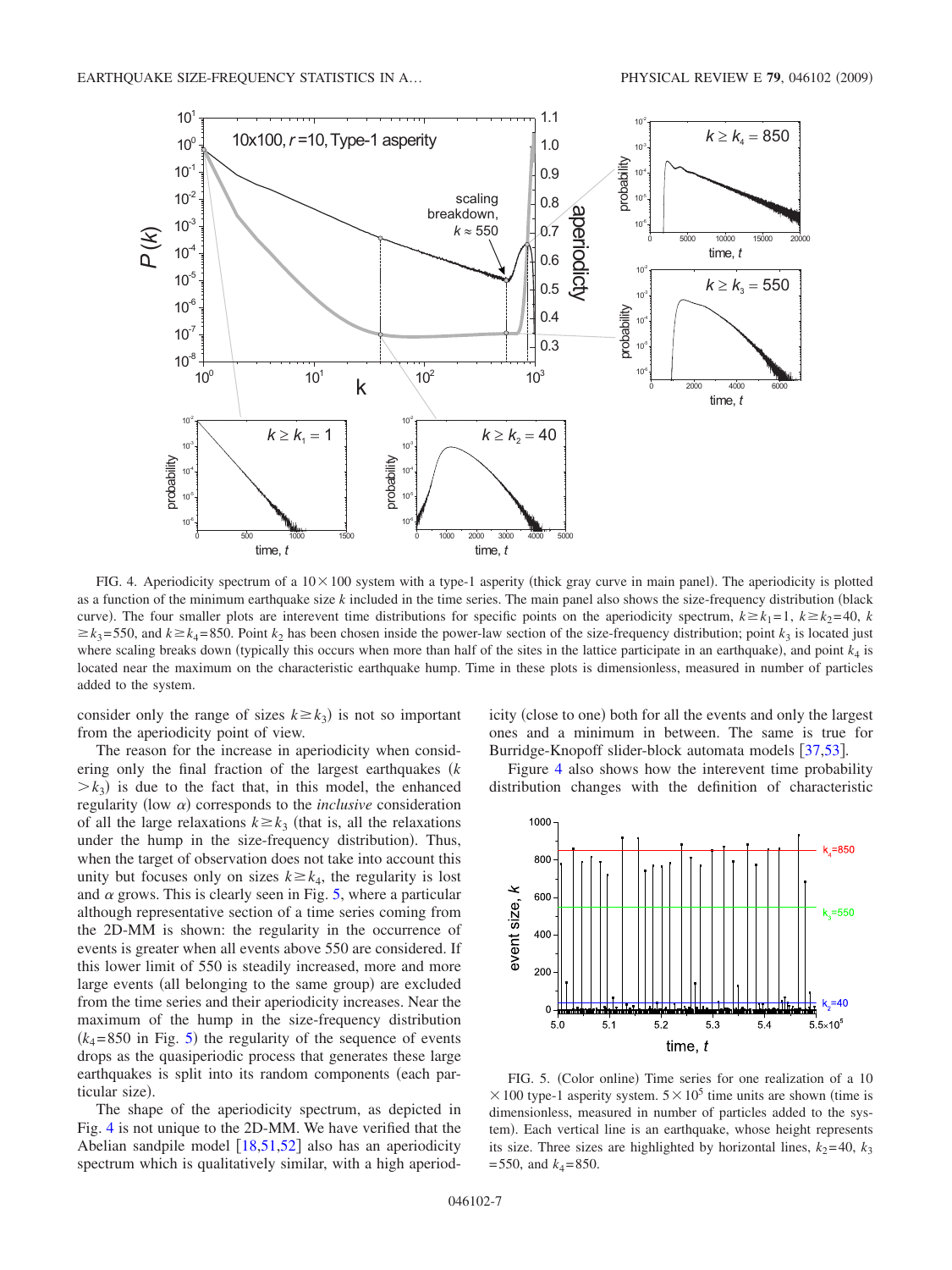earthquake. Time *t* is discrete and is measured in units of particles added since the last characteristic earthquake. Four interevent time probability distributions have been included, corresponding to four points on the aperiodicity spectrum  $(k_1 \ge 1, k_2 \ge 40, k_3 \ge 550, \text{ and } k_4 \ge 850).$  The first point,  $k_1$  $\geq$  1, includes all the events generated by the dynamics of the 2D-MM; the second point,  $k_2 \ge 40$ , is located where the aperiodicity levels off after the initial decrease; the third point,  $k_3 \ge 550$ , coincides with the deviations from the power law in the size-frequency distribution; and the fourth point,  $k_4$  $\geq$  850, is at the summit of the hump that defines the characteristic earthquakes of the model.

The interevent time distribution for  $k \geq 1$  is purely geometric, reflecting the Poissonian nature of the model when *all* earthquakes are included; the distribution for  $k \ge 40$  has a maximum for  $t > 0$  and faster than geometric decay for large times. The most important difference between this and the  $k \geq 550$  distribution is that the former lacks a *stress shadow*. A stress shadow is the time period at the beginning of an earthquake cycle where the probability of having another great earthquake is zero and is a basic ingredient of all seismic faults. The  $k \geq 550$  interevent time distribution corresponds to the end of the power-law section of the sizefrequency distribution and is the most reasonable choice for the definition of characteristic earthquakes in the 2D-MM.

If we focus on just the largest earthquakes,  $k \ge 850$ , near the tip of the hump in the size-frequency distribution, we see that the interevent time distribution is not a exponential, although for longer times the decay is indeed exponential. Apart from the exponential tail, the interevent time distribution for the  $k \ge 850$  case has a stress shadow for short time intervals and a maximum, followed by the exponential decay. Both elements of the interevent time distribution are important for the predictability of these earthquakes, as Sec. [III C](#page-7-0) will clarify.

#### **C. Forecasting**

<span id="page-7-0"></span>A convenient way to assess the predictability of a time series is by trying to forecast events (called *target events*) by declaring *alarms* at particular times. The aim is to declare alarms before all target events in order not to miss any, but to declare them *just* before the events in order to minimize the total alarm time. Many strategies can be devised to declare the alarms but there is a reference strategy to which all others can be compared  $\left[46,54,55\right]$  $\left[46,54,55\right]$  $\left[46,54,55\right]$  $\left[46,54,55\right]$  $\left[46,54,55\right]$ . This strategy consists of setting the alarm a fixed time interval (waiting time) after each target event and maintaining it until the occurrence of the event. If the following target event in the time series occurs before the alarm is raised, it is counted as a prediction error; if the following target event in the time series occurs after the alarm is raised, it is counted as a prediction success and the alarm is then canceled.

The fraction of errors  $f_e$  (number of missed events divided by the total number of events) and the fraction of alarm time  $f_a$  (total alarm time divided by the total duration of the time series) can be computed as a function of the waiting time *t* and the purpose is to find the optimum waiting time. This optimum waiting time depends on the relative importance that failing to predict an event has compared to keeping the

<span id="page-7-1"></span>![](_page_7_Figure_8.jpeg)

FIG. 6. (Color online) Error diagrams for the assessment of the predictability of large earthquakes in a  $10 \times 100$  2D-MM system. The four panels show the outcome of the reference strategy for the four event sizes depicted in Fig. [4,](#page-6-0) i.e., for earthquakes with sizes  $k \ge 1$ ,  $\ge 40$ ,  $\ge 550$ , and  $\ge 850$ . *L*<sup>\*</sup> is the minimum value of the loss function  $L(t) = f_e(t) + f_a(t)$ . Note that the best predictability corresponds to the case when all the earthquakes in the scaling breakdown section are taking into account (large hump in the sizefrequency distribution in Fig.  $4$ ) and that this predictability is diminished when only part of the hump is chosen as the prediction target.

alarm on. An objective function, called *loss function*, *L*, can be defined that incorporates this trade-off in each particular case. Here we will use the simplest of them,  $L = f_e + f_a$ , where failure to predict and a long alarm time are equally penalized. Obviously the aim is to find the waiting time  $t = t^*$  that minimizes  $L(t)$ . This minimum value is denoted by  $L^*$  $=L(t^*)$ . The best way to graphically display this is by means of an error diagram, where the fraction of errors  $f_e$  runs along the horizontal axis and the fraction of alarm time  $f_a$ runs along the vertical axis (Fig. [6](#page-7-1)). Error diagrams were introduced in earthquake forecasting by Molchan  $\lceil 50 \rceil$  $\lceil 50 \rceil$  $\lceil 50 \rceil$  who contributed with rigorous mathematical analysis to the optimization of the earthquake prediction strategies. In an error diagram  $L=0$  means a perfect prediction (all the events have been predicted and the alarm was raised just before each event, so that  $f_a \rightarrow 0$  and *L*=1 means no prediction at all, either because we "predicted" all the events  $(f_e=0)$  by keeping the alarm always on  $(f_a=1)$  or because the alarm was always off  $(f_a=0)$  and we missed all the events  $(f_e=1)$ .

With these tools in hand, we return to the question raised at the beginning of the section about the predictability of the characteristic earthquakes in the 2D-MM model. Figure [6](#page-7-1) shows the predictability of the same  $10 \times 100$  2D-MM system whose aperiodicity spectrum and interevent time distributions were depicted in Fig. [4.](#page-6-0) Four error diagrams have been constructed with the reference strategy for events of sizes  $k \ge 1$ ,  $k \ge 40$ ,  $k \ge 550$ , and  $k \ge 850$ . Several observa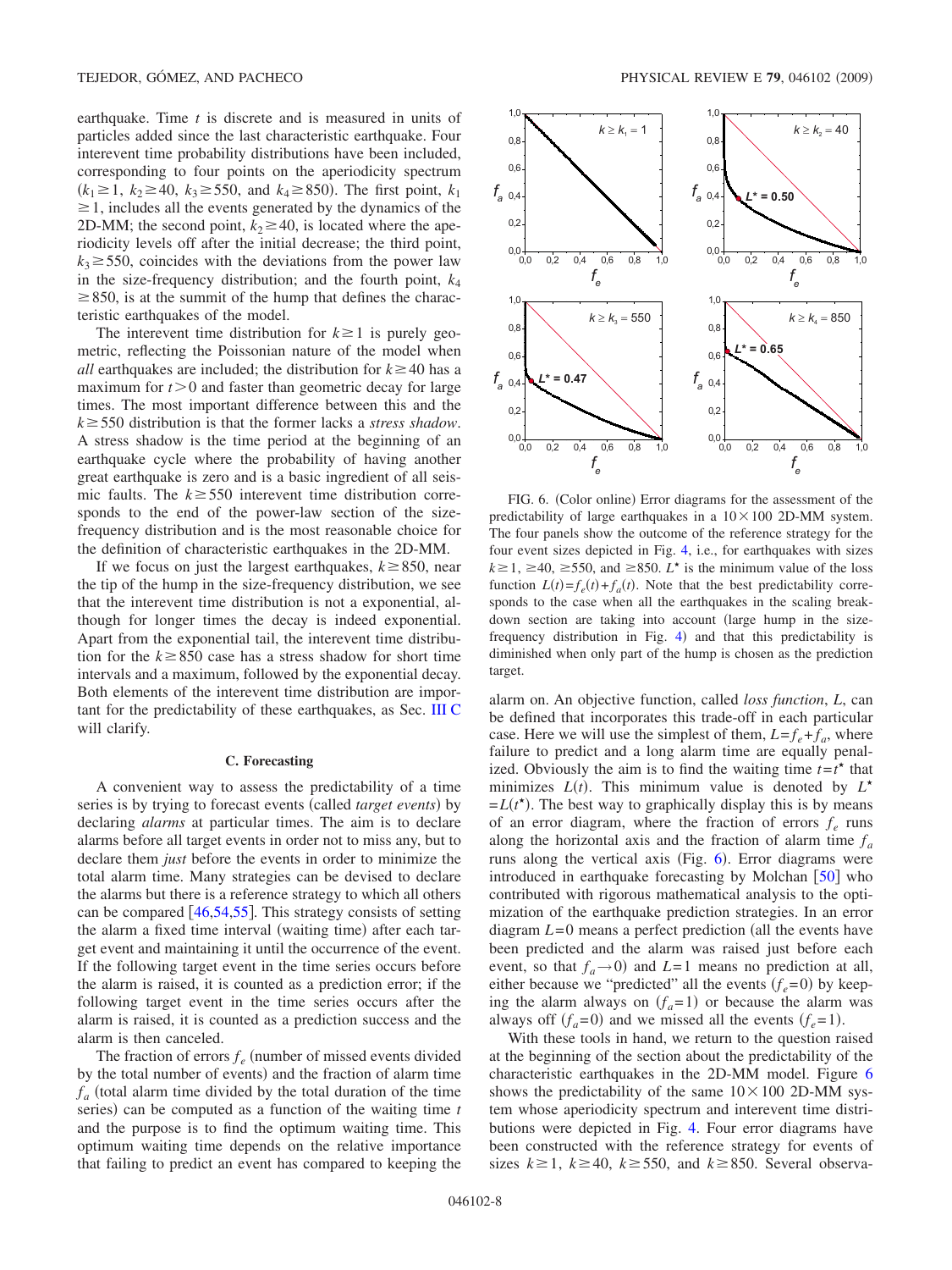tions are worth commenting on. For the  $k \ge 1$  case, i.e., when all the earthquakes are taken into account, irrespective of their size, the interevent time distribution is an exponential distribution (see Fig. [4](#page-6-0)) and its error diagram for the reference forecasting strategy coincides with the  $f_e + f_a = 1$  line, as it should be. In other words, the 2D-MM model is a realization of a Poisson process when all the events are included and the occurrence of earthquakes of any size is random in time.

Things get more interesting when small earthquakes are excluded and the focus is placed on the forecasting of larger events. When all earthquakes  $k_2 \ge 40$  are included, the error diagram is no longer along the diagonal line. The minimum loss function is  $L^*$ =0.50, with  $f_e$  ~0.11 and  $f_a$  ~0.39. This diagram and the one for  $k_3 \ge 550$  are quite similar, with a minimum loss function of  $L^*$ =0.47, slightly lower, and  $f_e$  $\sim$  0.04 (fewer events are missed, although the alarm time increases from  $39\%$  to  $41\%$ ). This is compatible with the aperiodicity spectrum, as both sizes belong to the section of low aperiodicity (around 0.35) in Fig. [4.](#page-6-0) The main difference is in the width of the stress shadow region (zero in the  $k_2$ ) case and different from zero in the  $k_3$  case) which has its consequence in the error diagram in a reduction in the fraction of errors when the stress shadow is different from zero (only  $4\%$  of the events are missed compared with  $11\%$  in the former case). Finally, when a point is selected inside the characteristic earthquake hump  $(k_4 \ge 850)$ , where the aperiodicity has again started to increase toward one, the error diagram has a minimum loss function considerably greater  $(L<sup>*</sup>=0.65)$ , meaning that the predictability of this fraction of characteristic earthquakes is lower than when all the characteristic earthquakes are taken as a group. These results agree with what we have seen in the aperiodicity spectrum in Fig. [4](#page-6-0) and the qualitative explanation given in Sec. [III C.](#page-7-0)

# **IV. DISCUSSION AND CONCLUSIONS**

<span id="page-8-0"></span>The 2D-MM tries to capture the basic functioning of an isolated seismic fault subjected to a long-term accumulation of stress (due to the plate motions) and a sudden release of stress by earthquakes. In this context, the separation of time scales is even more obvious than in the original DS-FFM because earthquakes have durations of seconds whereas times between earthquakes in the same fault are measured in terms of years or hundreds of years. The model is dissipative because a particle that hits a loaded site just disappears from the system. Time is discrete and ticks at the pace of the addition of particles, one per time step.

We have analyzed the 2D-MM in the light of the original FFM. The key difference with the DS-FFM is that ignition is limited to a subset of sites on the lattice, the trigger sites, and the topology of this subset controls the way the model behaves, as in real seismic faults  $|31,56|$  $|31,56|$  $|31,56|$  $|31,56|$ . Asperities are the dual of trigger sites and can be defined as the set of lattice sites outside the aggregated catchment area of all trigger sites. In particular, the model shows that faults can display both a Gutenberg-Richter  $\begin{bmatrix} 1 \end{bmatrix}$  $\begin{bmatrix} 1 \end{bmatrix}$  $\begin{bmatrix} 1 \end{bmatrix}$  and a characteristic earthquake distribution depending on the number and location of asperities in the fault plane, as pointed out by several authors. [ $6,8,57$  $6,8,57$  $6,8,57$ ]. The 2D-MM suggests that there is no specific distribution, and that it is the distribution of the asperities that controls the stress relaxation during the seismic cycle: one or few big compact asperities tend to give a characteristic earthquake distribution (i.e., type-1, type-2, and type-4 asperity systems), whereas small and/or distributed asperities tend to promote a Gutenberg-Richter  $[1]$  $[1]$  $[1]$  or subcritical one (type-3) and type-5 systems). This is compatible with what is known about real asperities in seismic faults  $\lceil 58-60 \rceil$  $\lceil 58-60 \rceil$  $\lceil 58-60 \rceil$ .

The types of size-frequency distributions of the 2D-MM and DS-FFM are very similar but with an important difference: the slope of the power-law section. This slope reflects the distribution of cluster (fire, earthquake) sizes and is given by  $kN(k) \approx k^{1-\tau}$ , where  $N(k)$  is the number of clusters of size  $k$  and  $\tau$  is a critical exponent whose value is not yet well known for the DS-FFM but ranges from  $\tau = 2.08 \, [61]$  $\tau = 2.08 \, [61]$  $\tau = 2.08 \, [61]$  to  $\tau$  $=2.15$  [[62](#page-9-40)]. In the 2D-MM  $\tau \approx 2.67$  for large lattices, well above the upper limit accepted for the DS-FFM. The change in critical exponent is clearly due to the topology of the subset of sites that can trigger avalanches. Precisely, the asperity of type  $5$  (Fig. [1](#page-2-1)) has been devised to simulate the way the DS-FFM relaxes and, as Fig. [2](#page-3-0) demonstrates, the critical exponent changes from  $\tau \approx 2.67$  to  $\tau \approx 2.25$ , approaching the value that characterizes the DS-FFM.

A useful element that has been introduced in this paper for the analysis of the predictability of discrete threshold systems is the *aperiodicity spectrum*. The aperiodicity spectrum quantifies the predictability of a time series as the definition of the events to be predicted changes. In other words, it summarizes the predictability of all the time series that can be constructed from the basic one when the minimum event size changes from 1 to the maximum allowable size  $(N \times M)$ . The usefulness stems from the fact that the aperiodicity spectrum allows us to see important changes in the behavior of the "pruned" time series, changes that are related to the dynamics of the system. A similar plot in the context of spring-block models has also been used in Ref. [[53](#page-9-32)].

Although the aperiodicity of a time series is by no means a rigorous proxy of its predictability, we have shown that a combination of the aperiodicity spectrum and error diagrams constructed for the reference strategy for specific points in the aperiodicity spectrum is a powerful graphical tool for the analysis of the predictability of the 2D-MM. Because we have observed that the behavior of the 2D-MM is more the rule than the exception as far as the aperiodicity spectrum is concerned (because the Abelian sandpile model has a qualitatively similar spectrum), it could be a useful tool for the analysis of the predictability of a whole group of threshold cellular automata  $[18,23,24,26,38,63]$  $[18,23,24,26,38,63]$  $[18,23,24,26,38,63]$  $[18,23,24,26,38,63]$  $[18,23,24,26,38,63]$  $[18,23,24,26,38,63]$  $[18,23,24,26,38,63]$  $[18,23,24,26,38,63]$ . A more in-depth analysis of the predictability of all these models is currently under way.

#### **ACKNOWLEDGMENTS**

This work was supported by the Spanish DGICYT (Project No. Fis 2005-06237). The authors thank Álvaro González for useful comments and discussions.